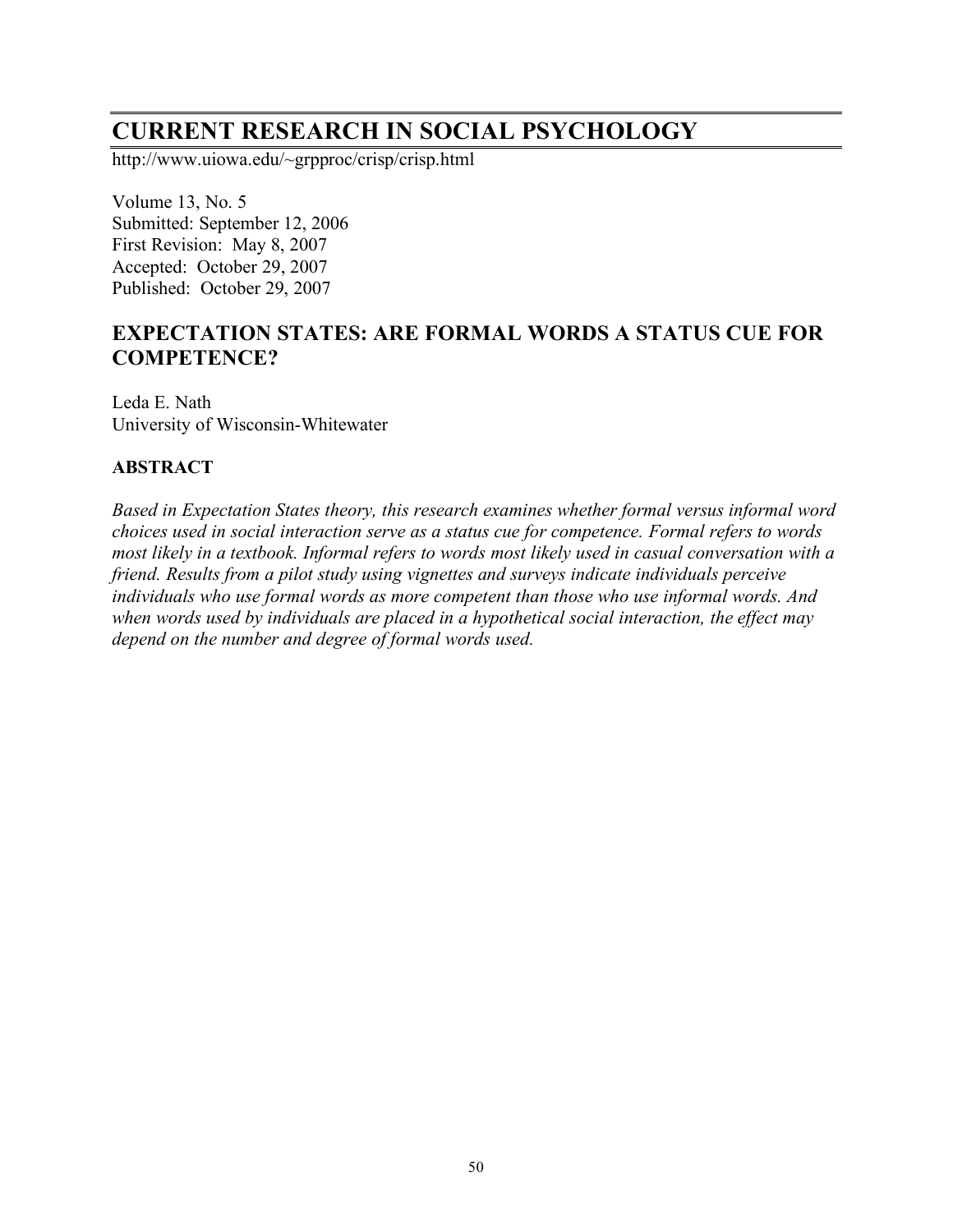#### **INTRODUCTION**

The power of vocabulary to influence people and lead to success in the workplace is reflected in best-selling book titles such as *Better Word Power* (Witcut 2000) and *Word Smart: Building an Educated Vocabulary* (Robinson 2001). These books presume the more extensive one's vocabulary, the more status one gains in the workplace and other social arenas. Previously, a limited number of studies have examined word choices in social interaction. Some have shown how some words have more influential value than others (Levin, Giles and Garrett, 1994). Others show how vocabulary is used to assess intelligence levels of individuals (Dunn and Dunn, 1997; Hayes, 1988). But research on how words used in social interaction may directly link to perceived competence in a group is limited.

Expectation states is a theoretical research program examining status organizing processes within task-oriented groups (Berger, Cohen and Zelditch 1972; Berger, Fisek, Norman and Zelditch, 1977; Berger and Zelditch, 1985). This program studies how group member evaluations of each other and themselves can lead to expectations of competence levels, and thus contribution to a group task (Berger, Wagner, Zelditch, Jr., 1985). Using the expectation states framework, this study examines whether individuals use others' word choices during interaction to assume competence levels. In the following pages, expectation states is reviewed, research on word choices and competence, and why words may be linked to expectations of competence.

#### **THEORETICAL FRAMEWORK**

Expectation states theory explains status organizing processes within task-oriented groups (Berger, Cohen and Zelditch 1972; Berger, Fisek, Norman and Zelditch, 1977; Berger and Zelditch, 1985). According to Berger and colleagues (Berger, Wagner, Zelditch, Jr., 1985), patterns of group interaction reflect social process stemming from the formation of *expectation states*. Expectation states are evaluations of each member's competence (and thus contribution to) a group task. These evaluations lead to a group status hierarchy. Those highest in status hold the most influence in the group seen in various behavioral outcomes (i.e., contribute more to the group task, are asked to contribute more, are complemented more on contributions, and have contributions accepted more often by the group) (Berger, Wagner, Zelditch, Jr., 1985).

Expectation states emerge from status cues. *Status cues* are social hints unintentionally recognized and evaluated by group members about each others potential competence and contribution to a group task. Status cues affect the formation of expectation states in an orderly way (Fisek, 1974; Berger et al, 1986). In the next section, status cues are reviewed in more detail followed by a discussion of why word choices may operate as a status cue.

#### **Expectation States and Status Cues**

Status cues provide hints for social traits people possess (Berger, Webster, Jr., Ridgeway, Rosenholtz, 1986). They serve as social information used by individuals during interaction. There are different types. *Indicative* cues explicitly label a person (e.g., when a person says, "I am a doctor"). *Expressive* cues are less deliberate (e.g., using doctor's jargon). *Task* cues give hints about a person's performance level (e.g., "I've solved this problem before"). And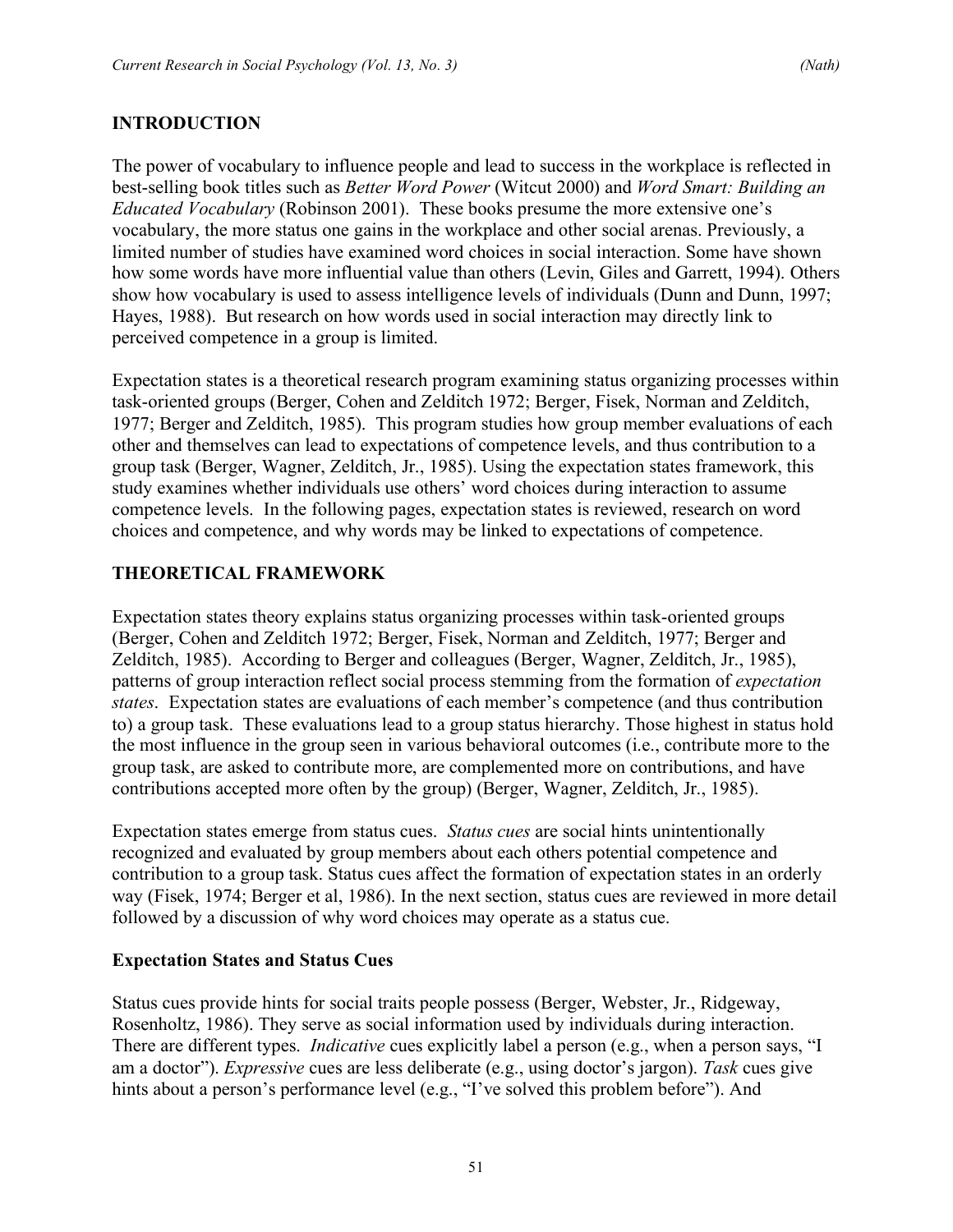*categorical* cues give hints about who people are (e.g., skin tone implying race). Status cues often involve multiple aspects, such as expressive-categorical like a race specific speech style (Berger et al. 1986).

Numerous studies examined how status cues used during interaction affect group members' perceptions about the target individual's competence, honesty, persuasion, confidence, leadership ability and influence (Brown et al., 1973; Smith et al., 1975; Street and Brady, 1982; Serrentino and Boutillier, 1975; Miller and Hewgill, 1963; Hollandsworth et al., 1979; Argyle, 1967; Mazur et al., 1980; Hare, 1953; Nemeth and Wachtler, 1974).

Competence is a key component in expectation states theory in the formation of the status hierarchy. If recognized status cues are highly valued by group members, more competence is expected among those members and therefore, the more status they likely hold in the group. Research on how words in social interaction may be linked to influence and competence is reviewed next.

#### **Formal Words and Competence**

Research demonstrates words carry different influential value because of their perceived formality (Levin, Giles and Garrett, 1994). The formality of an English word is based on wordorigin, whether Latinate (e.g., interior) or Germanic (e.g., inside). Latin-based words more often link with authority, possibly stemming from the early Norman French, a Latinate language spoken by the power elite after the invasion of England. The result has been such words associated with high status. While Germanic words are more frequently spoken than Latinate words, research indicates Latinate words are judged as more formal when frequency is controlled (Levin and Novak, 1991). Levin et al. (1994) also found experimental participants will infer intelligence levels of others based on word origins. The more an individual uses formal words, the more association with notions of competence. Levin et al. (1994) suggest three conditions motivating the use of formal words. First, the individual wants to display competence to listeners. Levin et al. (1994) suggest this is why more formal words are used in public speaking and in written language compared to friendly conversations. Second, formal words are used to show deference. And third, they suggest formal words are used to maintain social distance.

Schools use vocabulary tests to assess intelligence. The *Peabody Picture Vocabulary Test* (Dunn and Dunn, 1997) is administered to measure an individual's receptive (i.e., hearing) vocabulary while also providing a measure of verbal ability or scholastic aptitude. In the test, individuals as young as two-and-a-half and as old as mature adults either respond to a stimulus phrase (e.g., for "Do cup cakes wink?" responses may be "yes" or "no") or individuals hear a word and select a corresponding picture. Research indicates this test correlates with intelligence and achievement measures among undergraduate college students (Carvajal et al., 2000).

Another vocabulary test, the "Stanford-Binet," is used to assess intelligence (Hayes, 1988). This test categorizes individuals in terms of vocabulary expertise based on the *Word Frequency Book* (Carroll et al., 1971). This book contains a standard for comparisons of five million words in terms of their frequency of use. Hayes (1988) explains that of the forty-five words used in the "Stanford-Binet" test, twenty-five words have a frequency of less than once in a million. In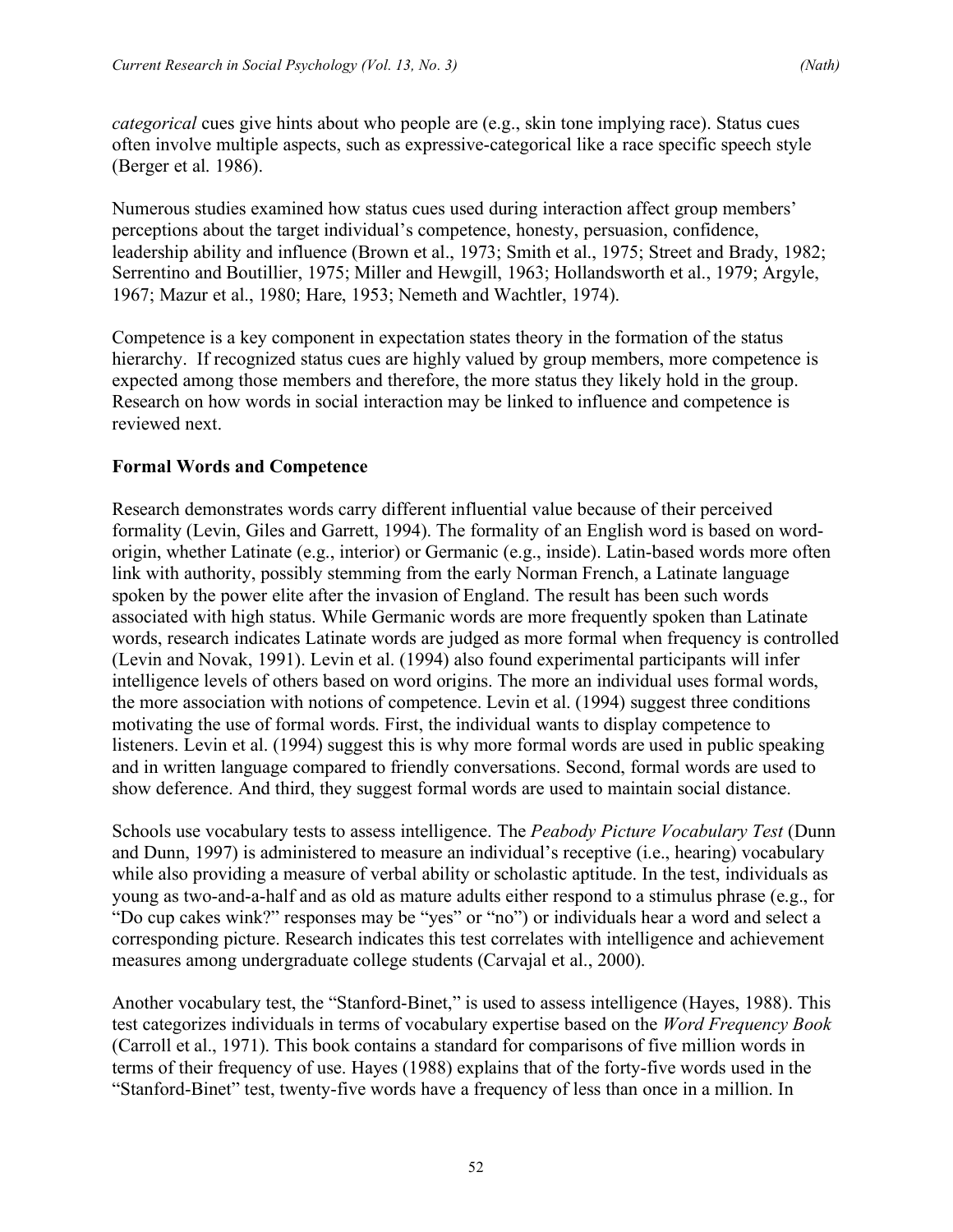addition, thirteen are not even in the *Word Frequency Book.* According to Hayes (1988), knowledge of rare words distinguishes students at higher levels of verbal intelligence.

Individuals gain knowledge of the rare words through reading texts richer in vocabulary than through general conversation and popular television (Hayes, 1988). According to Hayes (1988), daily newspapers, popular magazines and even comic books will include more rare vocabulary than television or general conversation. When children practice literacy by reading, they are exposed to approximately three times the vocabulary compared to conversation with a parent or teacher (Hayes, 1988). Work by Gottfried and Gottfried (1984) found parents spend almost three times the minutes reading to first-borns than to subsequent children. According to Hayes (1988), this helps explain evidence about sibling order and verbal "IQ" scores (see Zajonc, 1986).

All of these studies support the likelihood that words may operate as an expressive categorical status cue for such characteristics as class and education which both may relate with perceived competence during group interaction.

## **A Modified Definition of Formality**

Words used may be a status cue because different word types (e.g., formal vs. informal) used in communication lead to different perceptions of the user's competence (e.g., Levin et al., 1994). Levin et al. (1994) suggest more formal words are used in public speaking and written language compared to friendly conversation. Therefore, a modified definition of formality is suggested. Rather than rely on word-origin, words more often used orally (e.g., in friendly conversation and excluding public speaking, like a debate) are considered less formal than words more commonly used in written form. "Written" here may include paper, tapes, cassettes, and discs, and generally relates to documentation of such things as procedures (e.g., in a machine operating manual), theory (e.g., in a textbook), research (e.g., in a scientific journal), or a speech (e.g., for a debate).

## **METHODS**

To examine whether people use words to assess another's general competence, some preliminary work was done to differentiate between formal and informal words based on the new definition. A questionnaire listing seventy-four words consisting of pairs and triplets of synonyms were pretested in a large introductory class  $(N = 207)$  at a university similar to the classes from which the respondents were recruited for later questionnaires. Students were asked to rate each word in terms of how likely to find it in a college textbook (formal) or in a casual conversation with a friend (informal). Results revealed some synonyms rated significantly more formal than were others. (These results are available upon request.)

From this list of words, twenty-four formal and informal synonyms were used in two pilot questionnaires (henceforth called Questionnaire A and Questionnaire B) to examine whether words operated as a status cue. In Questionnaire A, a list of words were rated by respondents in terms of the likelihood the word would be in a college textbook (formal), used on the phone with a friend in a casual conversation (informal), used in a formal setting, or would make a person (whom they did not know) seem generally competent if that person used the word. For all of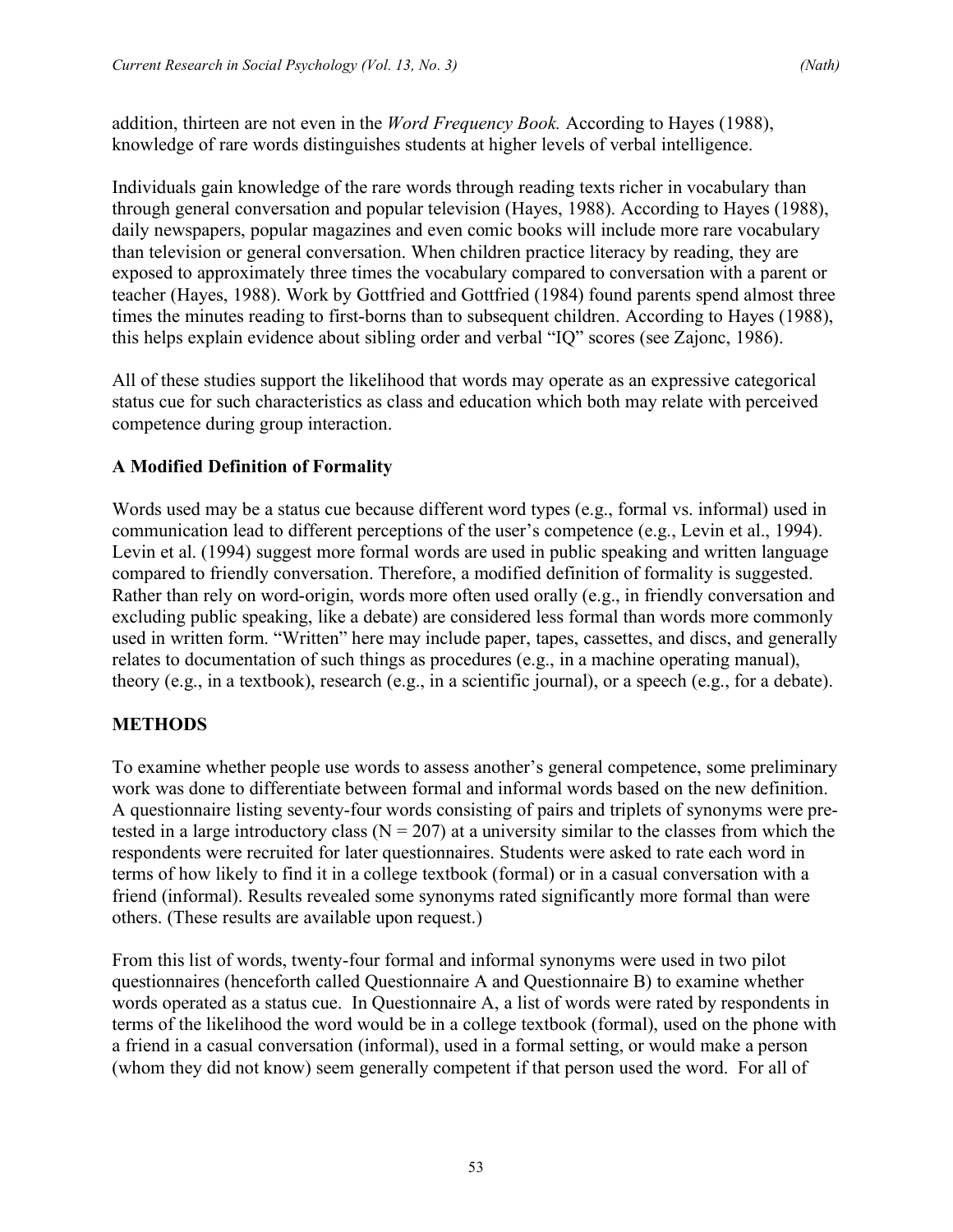these, a 6-point Likert scale was used (i.e., 1=extremely unlikely; 2=very unlikely; 3=unlikely; 4=likely; 5=very likely; and 6=extremely likely).

In Questionnaire B, words were paired to compose formal and informal messages placed in a hypothetical context to examine whether words are used to assess the competence of others in social interaction. This hypothetical context consisted of a two-person task- and collectivelyoriented group to reflect scope conditions of expectation states theory. In the hypothetical group, members work together to solve a binary-choice task. Messages were created to reflect one person's explanation for the choice made in the task. Each message was written twice, once with formal words and once with informal synonyms. In addition, messages differed in the amount of formal or informal words included (i.e., Pair 6 had five words, Pair 5 had four, Pair 4 had five again, Pair 3 had four again, Pair 2 had three, and Pair 1 had just one word included). Respondents rated each message in terms of how much they felt it seemed competent and formal. So respondents would remain unaware of the informal-formal matching message pairs, two questionnaires were created, each with six of the messages. In neither questionnaire was there a formal or informal message with its' opposite pair. Refer to the Appendix to see the informal and formal message pairs.

## **HYPOTHESES**

## **Questionnaire A**

Hypothesis 1: Respondents will view informal words as less likely to be in a college textbook versus formal words.

Hypothesis 2: Respondents will view informal words as more likely to be used on the phone in a casual conversation versus the formal words.

Hypothesis 3: Respondents will view informal words as less likely to make a person seem competent versus the formal words.

Hypothesis 4: Respondents will view informal words as less likely to be in a formal setting versus the formal words.

## **Questionnaire B**

Hypothesis 5: Respondents will rate the formal message in Pair 1 as more competent and formal than the equivalent informal message.

Hypothesis 6: Respondents will rate the formal message in Pair 2 as more competent and formal than the equivalent informal message.

Hypothesis 7: Respondents will rate the formal message in Pair 3 as more competent and formal than the equivalent informal message.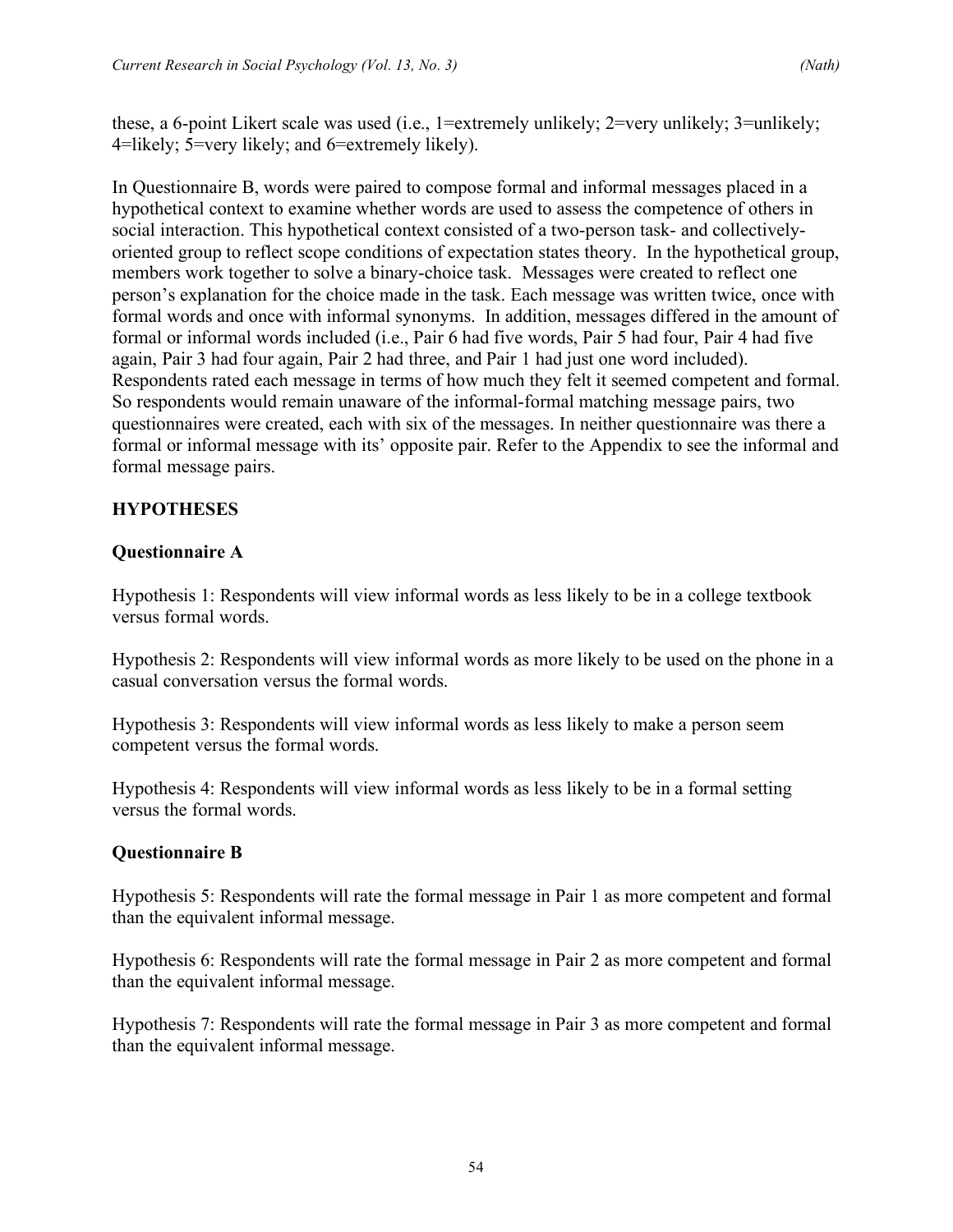Hypothesis 8: Respondents will rate the formal message in Pair 4 as more competent and formal than the equivalent informal message.

Hypothesis 9: Respondents will rate the formal message in Pair 5 as more competent and formal than the equivalent informal message.

Hypothesis 10: Respondents will rate the formal message in Pair 6 as more competent and formal than the equivalent informal message.

## **RESULTS**

#### **Questionnaire A**

During Fall 2002 and in Fall 2005 in two different Midwestern Universities, 139 students completed the survey. The courses surveyed included sociology, general education, and English. Of those surveyed, there were 21 first-year students, 17 sophomores, 24 juniors, 75 seniors and two graduate students. Seventy-two respondents were male, and 67 were female. The average age of the respondents was  $20.81$  years (SD = 1.75), and English was the native language for all respondents but two [1]. Finally, 129 respondents were White, five were non-White, and five did not indicate their race.

Table 1 below presents results [2]. Paired sample t-tests indicate support for hypotheses. That is, survey respondents perceived all informal words together as significantly more likely to be used in casual conversations  $(t(135) = 20.85$ , one-tailed  $p < .001$ ), significantly less likely to be found in textbooks ( $t(132) = -14.69$ , one-tailed  $p < .001$ ), significantly less likely to be used in formal settings ( $t(134) = -7.95$ , one-tailed  $p < .001$ ), and significantly less likely to make a person who used the words seem more competent  $(t(133) = -10.41$ , one-tailed  $p < .001$ ), compared to formal words. Results are presented in Table 1.

| Measure                  | Informal Words<br>Mean<br>(SD) | Formal Words<br>Mean<br>(SD) | T-Value<br>(df) |
|--------------------------|--------------------------------|------------------------------|-----------------|
| In a casual conversation | 62.34                          | 46.26                        | 20.85***        |
|                          | (10.06)                        | (9.78)                       | (135)           |
| In a textbook            | 58.45                          | 70.20                        | $-14.69***$     |
|                          | (13.11)                        | (9.69)                       | (132)           |
| In a formal setting      | 52.15                          | 59.23                        | $-7.95***$      |
|                          | (10.87)                        | (10.15)                      | (134)           |
| Make a person seem       | 47.53                          | 57.42                        | $-10.41***$     |
| competent                | (15.16)                        | (12.24)                      | (133)           |

**Table 1. Paired Sample T-tests of Combined Informal and Informal Words for Four Measures.**

\* p < .05; \*\* p < .01; \*\*\* p < .001.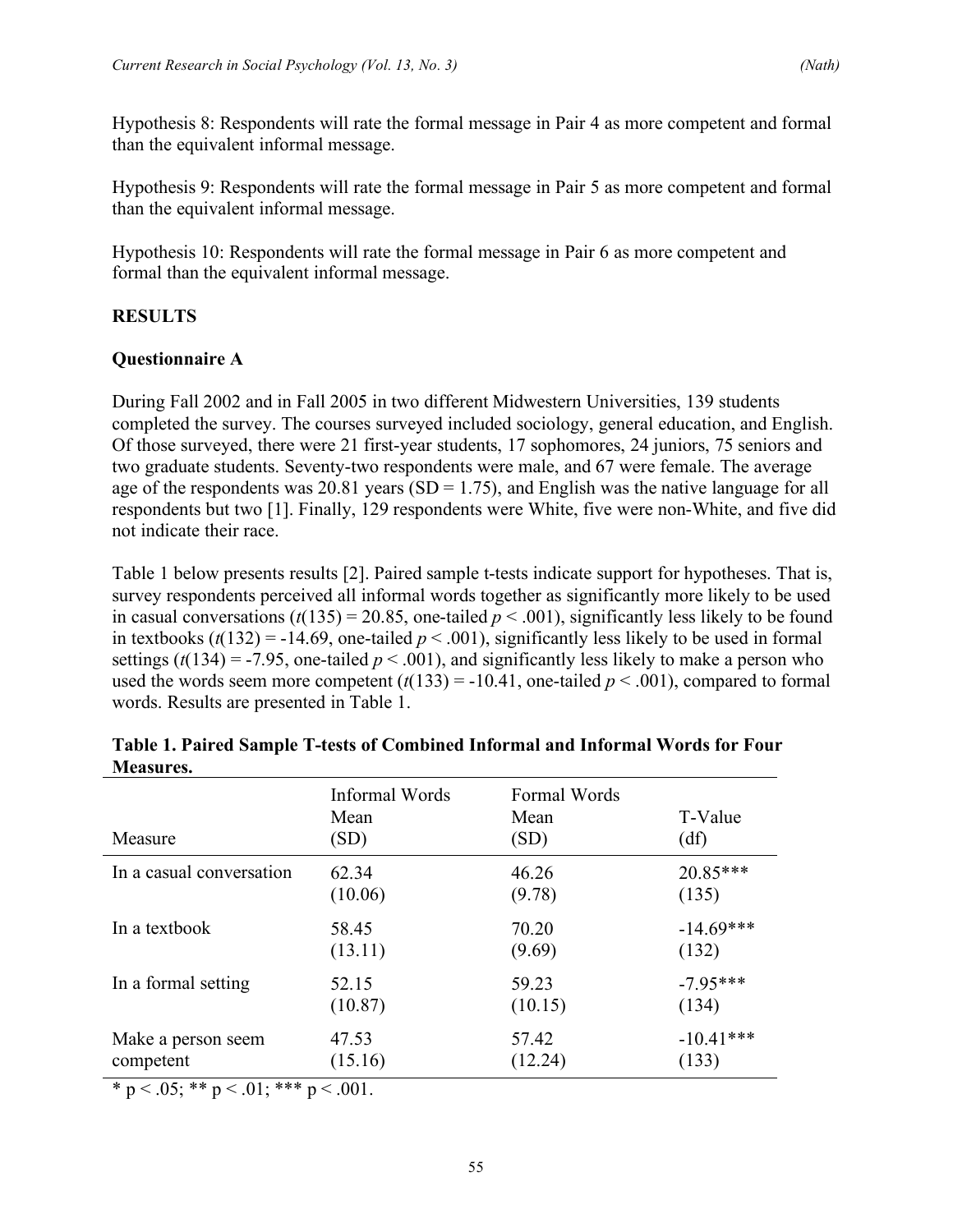#### **Questionnaire B**

During Fall 2002 and in Fall 2005 in two different Midwestern Universities, 247 students from various courses (including sociology, general education, business marketing, religious studies, English, and history) completed the survey. There were nineteen first-year students, 52 sophomores, 62 juniors, 108 seniors, and five graduate students. One-hundred twenty respondents were male and one-hundred twenty-seven respondents were female. The average age of the respondents was  $22.11$  years (SD = 5.34). Two hundred twelve respondents were White and thirty-one respondents were non-white and four did not indicate their race.

Questionnaire B results provided interesting findings (refer to Table 2). Respondents perceived the formal message in Pair 1 as seeming significantly more competent  $(t(231) = -2.30$ , one-tailed  $p < .05$ ) than its equivalent informal message. Respondents however, did not rate the message as seeming any different in terms of formality  $(t(232) = -1.86$ , one-tailed  $p = .07$ ). This offers partial support for hypothesis 5. Respondents did perceive the formal message in Pair 2 as seeming significantly more competent ( $t(234) = -2.56$ , one-tailed  $p < .01$ ) and formal ( $t(234) = -$ 2.56, one-tailed  $p < 0.01$ ) than the matching informal message. Also, respondents perceived the formal message in Pair 3 as significantly more competent  $(t(233) = -7.60$ , one-tailed  $p < .001$ ) and formal ( $t(233) = -8.79$ , one-tailed  $p < .001$ ) than the matching informal message. These results support hypothesis 6 and 7. For Pair 4 however, results were in the reverse direction. Respondents perceived the formal message in Pair 3 as significantly *less* competent  $(t(231) =$ 6.66, one-tailed  $p < .001$ ) and *less* formal ( $t(232) = 9.81$ , one-tailed  $p < .001$ ) than the matching informal message. This offers no support for hypothesis 8. No significant differences were found between the informal and formal messages in Pair 5 in terms of seeming competent (*t*(234)  $= 1.44$ , one-tailed  $p = .15$ ) and formal ( $t(236) = 1.30$ , one-tailed  $p = .20$ ). This indicates no support for hypothesis 9. Finally, respondents perceived the formal message in Pair 6 as significantly more competent  $(t(234) = -2.69)$ , one-tailed  $p < .01$ ) and more formal  $(t(238) = -1)$ 4.16, one-tailed  $p < .001$ ) than the matching informal message. This provides support for hypothesis 10. Refer to Table 2 for results for all pairs.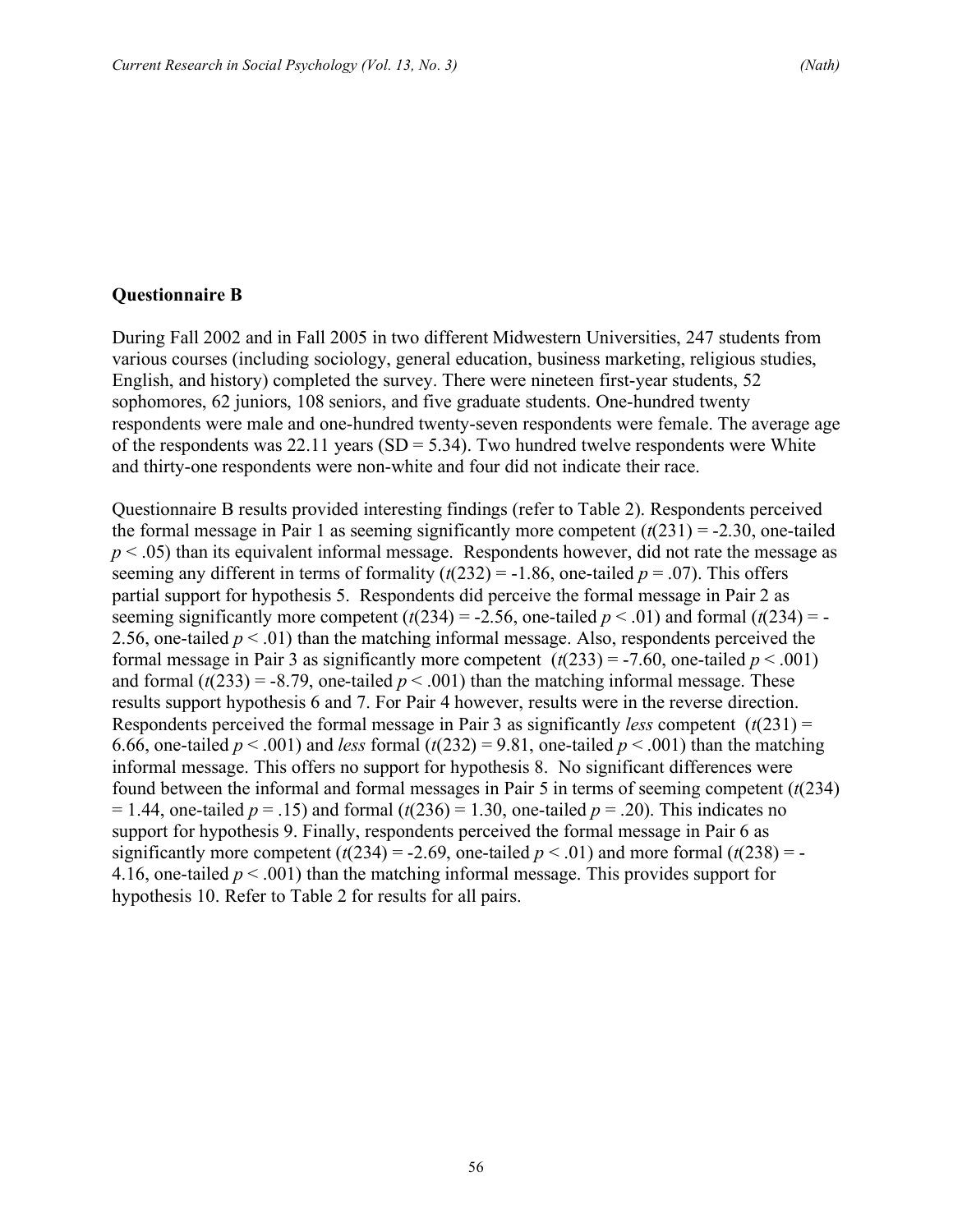| Measure                        | Informal Message Mean (SD) | Formal Message Mean (SD) | $t$ -value $(df)$ |  |  |
|--------------------------------|----------------------------|--------------------------|-------------------|--|--|
| Pair 1 (one word difference)   |                            |                          |                   |  |  |
| Competent                      | 3.75                       | 4.25                     | $-2.30*$          |  |  |
|                                | (1.70)                     | (1.66)                   | (231)             |  |  |
| Formal                         | 3.02                       | 3.44                     | $-1.86$           |  |  |
|                                | (1.62)                     | (1.85)                   | (232)             |  |  |
| Pair 2 (three word difference) |                            |                          |                   |  |  |
| Competent                      | 4.52                       | 5.07                     | $-2.56**$         |  |  |
|                                | (1.74)                     | (1.57)                   | (234)             |  |  |
| Formal                         | 3.24                       | 3.82                     | $-2.56**$         |  |  |
|                                | (1.71)                     | (1.78)                   | (234)             |  |  |
| Pair 3 (four word difference)  |                            |                          |                   |  |  |
| Competent                      | 3.81                       | 5.34                     | $-7.60***$        |  |  |
|                                | (1.65)                     | (1.41)                   | (233)             |  |  |
| Formal                         | 3.05                       | 4.94                     | $-8.79***$        |  |  |
|                                | (1.60)                     | (1.68)                   | (233)             |  |  |
| Pair 4 (five word difference)  |                            |                          |                   |  |  |
| Competent                      | 5.75                       | 4.36                     | $6.66***$         |  |  |
|                                | (1.51)                     | (1.67)                   | (231)             |  |  |
| Formal                         | 5.69                       | 3.65                     | 9.81***           |  |  |
|                                | (1.59)                     | (1.59)                   | (232)             |  |  |
| Pair 5 (three word difference) |                            |                          |                   |  |  |
| Competent                      | 4.93                       | 4.65                     | 1.44              |  |  |
|                                | (1.51)                     | (1.52)                   | (234)             |  |  |
| Formal                         | 4.32                       | 4.03                     | 1.30              |  |  |
|                                | (1.71)                     | (1.69)                   | (236)             |  |  |
| Pair 6 (five word difference)  |                            |                          |                   |  |  |
| Competent                      | 4.31                       | 4.89                     | $-2.69**$         |  |  |
|                                | (1.56)                     | (1.55)                   | (234)             |  |  |
| Formal                         | 3.80                       | 4.70                     | $-4.16***$        |  |  |
|                                | (1.74)                     | (1.59)                   | (238)             |  |  |

**Table 2. Comparing Messages in Pairs 1 through 6. [3]**

\* p < .05; \*\* p < .01; \*\*\* p < .001.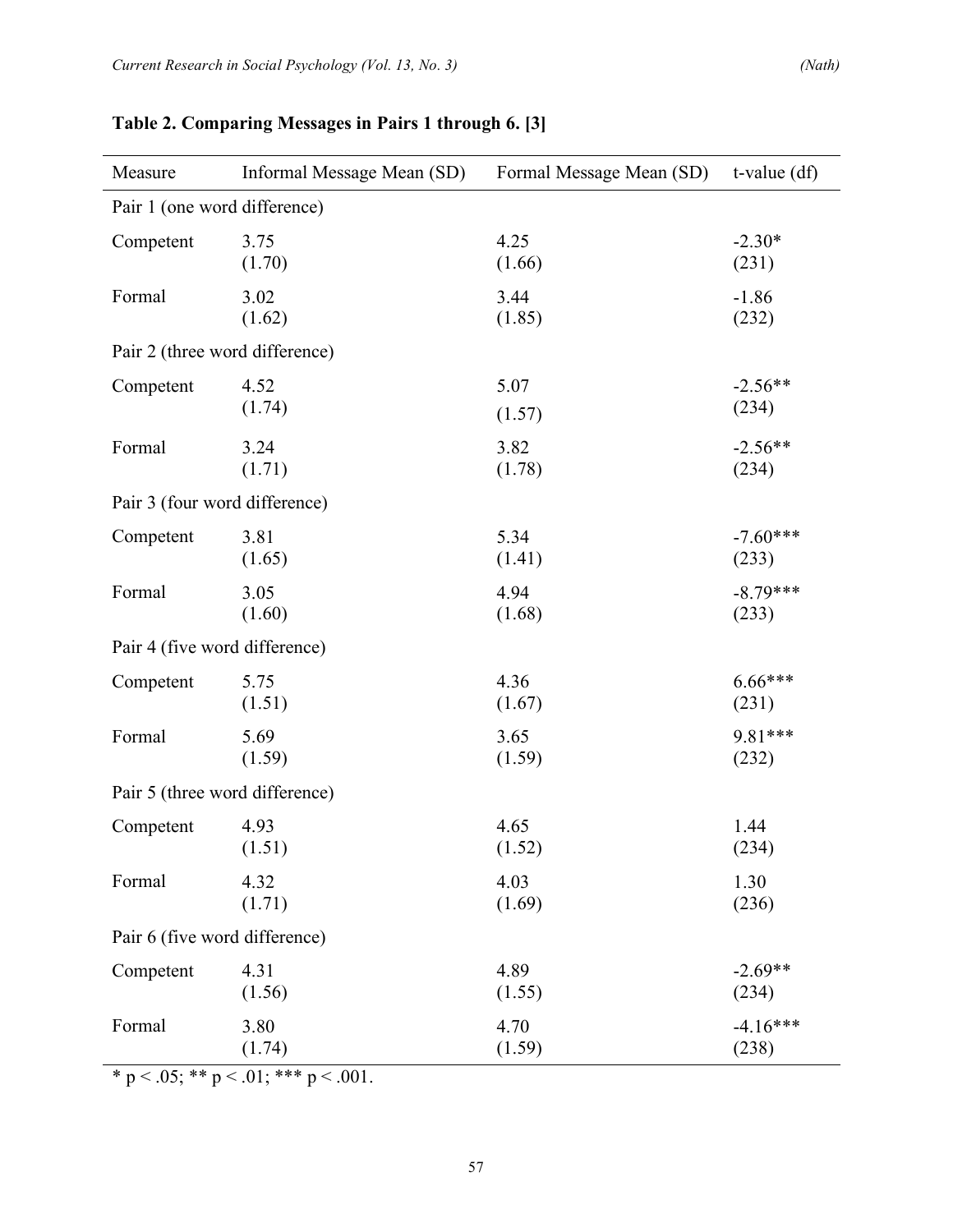#### **DISCUSSION AND CONCLUSION**

This research examined whether survey respondents would associate words with competence and formality, and whether these associations would hold when words were used in a message related to a group task.

Questionnaire A asked respondents to rate an alphabetized list of synonyms in terms of formality. In addition, Questionnaire A asked respondents to rate the likelihood they think each word would be "used in a formal setting" or "would make a person (whom you don't know) seem generally competent, if the person used that word." Questionnaire A explores whether individuals use words by others to assess competence levels of others. Results of Questionnaire A provided empirical support for all hypotheses.

The goal of Questionnaire B was to evaluate the same words, but in an interaction as part of a message sent from one person to another. Respondents were asked to rate messages in terms of how much they felt it seemed competent and formal. Results of Questionnaire B revealed mixed results. For messages with only one word difference (i.e., Pair 1), respondents rated the formal message as significantly more competent than the formal equivalent. No significant differences on formality were found. Respondents did rate the formal message in Pair 2 (i.e., three word difference) as significantly more competent and formal. But in the messages from Pair 5, also with a three word difference, no differences were found for both measures. For Pair 3 (i.e., four word difference), results were in the predicted direction for both competence and formality. For Pair 4 (i.e., five word difference), respondents rated the formal message as significantly *less* competent *and* formal than the informal message. But for Pair 6 which also had a five word difference, respondents rated the messages in the predicted direction. This indicates inconsistent support for the idea that formal words provide a cue for competence.

Research has shown that knowledge and quantity of words imply intelligence (Carvajal, 2000) and more mastery of the English language (Hayes, 1988). This may be why the messages with a higher quantity of formal words had significant differences in ratings of formality and competence. But it does not explain the inconsistent results found in message Pairs 4 and 6. The formal message in Pair 4, which led to opposite results to what was predicted, included the formal words "perceived," "central," "moreover," "base," and "collection." Pair 6, which provided support, included the formal words "incorrect," "upper," "central," "rectangle," and "selected." In both formal messages, the words were earlier rated as more formal than informal synonyms. Further exploration between the pairs however, revealed the formal words in Pair 4 were rated as significantly more likely to be in a college textbook (t(136) = 5.94, two-tailed  $p <$ .001) in a formal setting  $(t(136) = 7.70$  two-tailed  $p < .001$  and make a person whom you don't know seem generally competent if the person used that word  $(t(135) = 8.17$ , two-tailed  $p \le 0.001$ ) than the formal words in Pair 6. In addition, no significant difference was found between both Pairs of formal words in terms of the likelihood of being used on the phone with a friend (t(135) = -1.95 two-tailed *p =*.30), thereby confirming these words are still viewed as formal overall. It may be the formality in Pair 4 was *too* formal. Another reason for the inconsistency may be due to awkward language in Pair 4's message.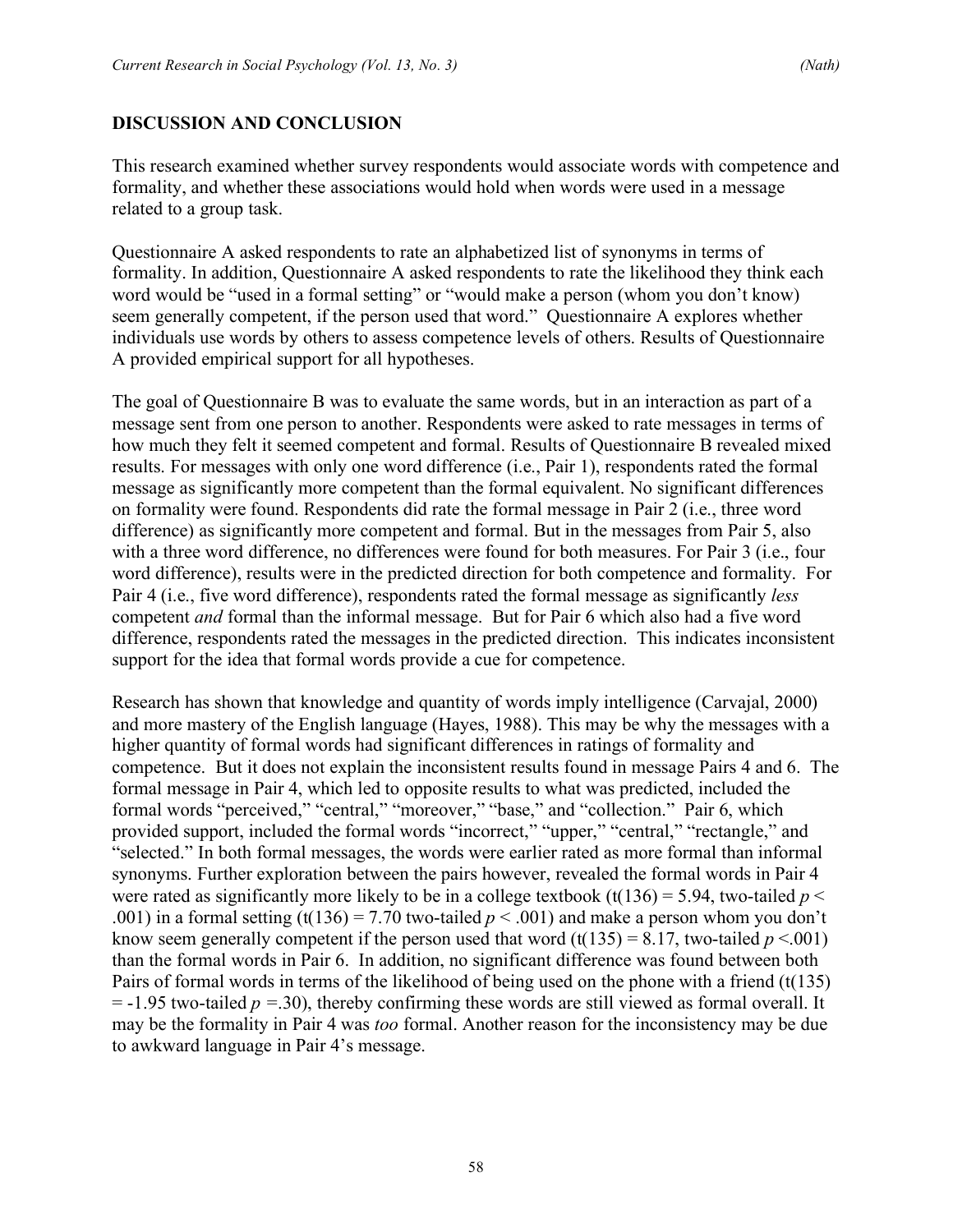Results from both questionnaires suggest the formality of words matters. In our culture, emphasis is placed on how vocabulary can equal power. In Questionnaire A, formal words were rated as likely to make a person appear more competent. Questionnaire B provides new information about competence and formal words in interaction and that perceived competence may depend on the number of formal words and degree of formality.

Based in expectation states theory, formal words may affect expectation states and therefore increase the status of the individuals using those words—a question worth considering in future research. Other research questions worth examining are whether the reaction of others depend on the gender of the individual using the words (see research related to gender and speech styles by Lakoff, 1975 and 2000; Crosby and Nyquixt, 1977; McMillan et al., 1977; Hartmann, 1976; Gleason and Weintraub, 1978; Kimble and Yoshikawa, 1981; Kleinke et al., 1973; Newcombe and Arnkoff, 1979; and Smith, 1985), or the context of the situation (e.g., professional or casual). Also the status of individuals may change results (e.g., working class individual using formal language). In addition, a threshold from using too many formal words may exist.

Finally, limitations of this research relate to the sample. Although having college students participate in research is acceptable for testing theory, it limits generalizability to the larger public. Respondents were drawn from two universities—one large research institution and a second small teaching institution. The students in each institution may have different characteristics (e.g., the majority in the smaller institution are first-generation college-goers). But their current college status alone may influence results. Therefore, also surveying the greater public on this topic is suggested.

## **REFERENCES**

Argyle, M. (1967). *The Psychology of Interpersonal Behavior*. New York, NY, Penguin.

Berger, Joseph, Bernard P. Cohen and Morris Zelditch, Jr. (1972). Status Characteristics and Social Interaction, *American Sociological Review*, 37, 241-255

Berger, Joseph, M. Hamit Fisek, Robert Z. Norman and Morris Zelditch, Jr. (1977). *Status Characteristics and Social Interaction, An Expectation-States Approach*. New York, Elsevier.

Berger, Joseph, Robert Z. Norman, James W. Balkwell, and Roy F. Smith. (1992). Test of Four Status Processing Principles. *American Sociological Review*, 57(6), 843-

Berger, Joseph, Susan J. Rosenholtz, and Morris Zelditch, Jr. (1980). Status Organizing Processes. *Annual Review of Sociology,* 6, 479-508.

Berger, Joseph, David G. Wagner, and Morris Zelditch Jr. (1985). Introduction, Expectation States Theory, Review and Assessment, in Berger and Zelditch, Jr. (Eds.) *Status, Rewards and Influence*. Pp. 1-72.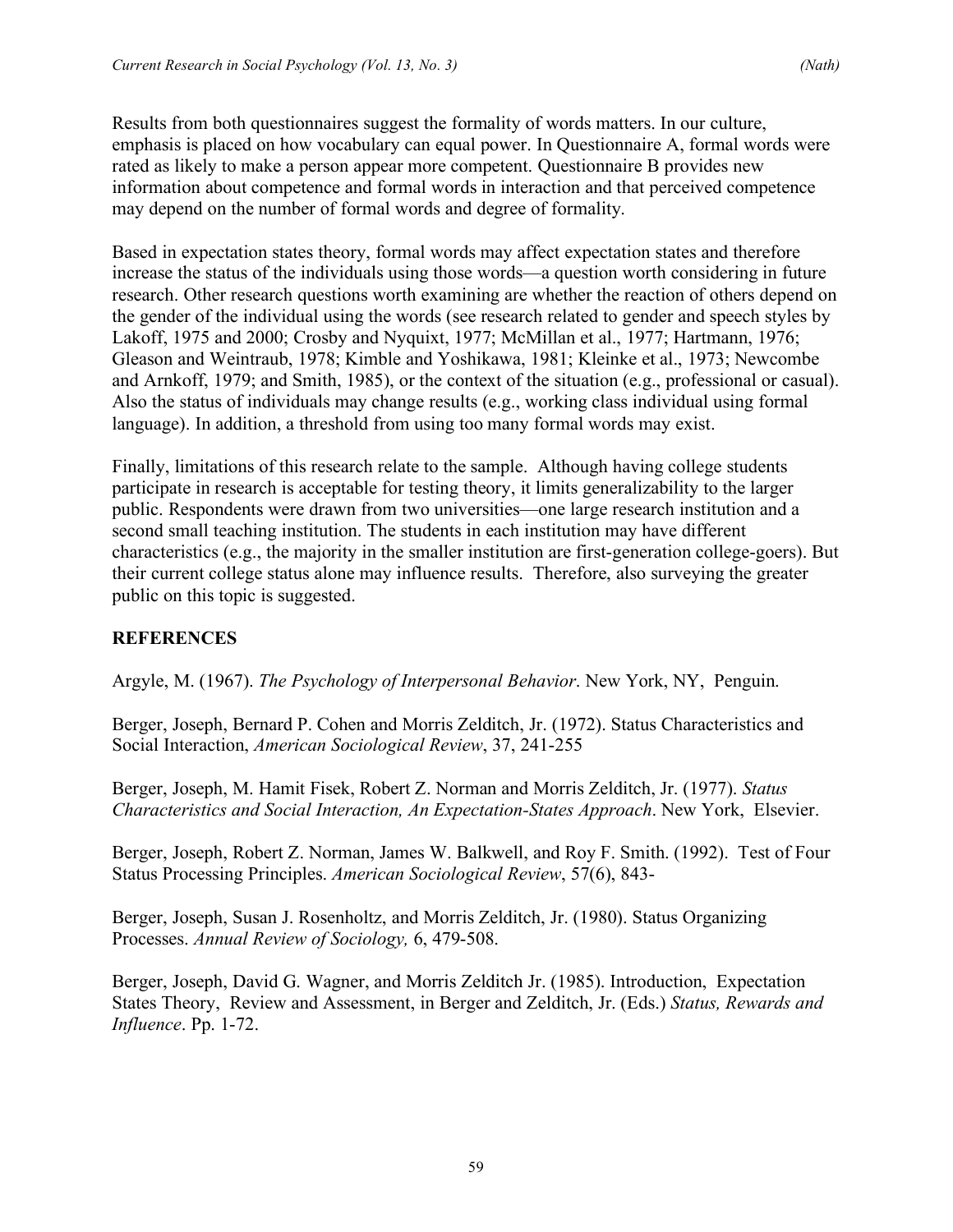Berger, Joseph, Murray Webster, Jr., Cecilia Ridgeway, and Susan J. Rosenholtz. (1986). Status Cues, Expectations, and Behavior, in Edward J. Lawler (ed.) *Advances in Group Processes*, Vol. 3, pp.1-22. Greenwich, CT, JAI Press.

Berger, Joseph, and Morris Zelditch, Jr. (1974). *Expectation Status Theory, A Theoretical Research Program.* Cambridge, MA, Winthrop Publishers

Berger, Joseph, and Morris Zelditch, Jr. (1985). *Status, Rewards, and Influence*. San Francisco, Jossey-Bass.

Berger, Joseph, Morris Zelditch, Jr., Bo Anderson, and Bernard P. Cohen. (1972). Structural Aspects of Distributive Justice, A Status Value Formulation. Pp. 119-146 in *Sociological Theories in Progress,* Vol. II, Joseph Berger, Morris Zelditch, Jr., and Bo Anderson (Eds.), Boston, Houghton-Mifflin.

Brown, B. L., W. J. Strong and A. C. Rencher. (1973). Perceptions of Personality from Speech, Affects of Manipulation of Acoustical Parameters. *Journal of the Acoustical Society of American* 54, 29-35.

Carroll, J. B., P. Davic and H. Richman. (1971). *Word Frequency Book*. Boston, MA, Houghton-Mifflin.

Carvajal, Howard, Sheryl J. Nowak, Amy C. Fraas, and Margaret A. McConnell. (2000). Saving Time, Using the Peabody Picture Vocabulary Test-III as a Screening Test of Intelligence with Undergraduates. *College Student Journal*, 34(2), 281-283.

Crosby, F., and L. Nyquist. (1977). The Female Register, An Empirical Study of Lakoff's Hypotheses, *Language in Society*, 6, 313-322.

Dunn, Lloyd M. and Deota M. Dunn. (1997). *Peabody Picture Vocabulary Test-Third Edition*. Manual Circle Pines, MN, American Guidance Service.

Fisek, M. H. (1974). A Model for the Evolution of Status Structures and Interaction in Task-Oriented Discussion Groups. In Berger, Conner and Fisek (Eds.), *Expectation States Theory, A Theoretical Research Program.* Cambridge, MA, Winthrop.

Gleason, J. B., and Weintraub, S. (1978). Input Language and the Acquisition of Communicative Competence, in K. E. Nelson (Ed.), *Children's Language* (Vol. 1). New York, NY, Gardner Press.

Gottfried, A. W., and A. E. Gottfried. (1984). Home Environment and Cognitive Development in Young Children of Middle-Socioeconomic Status Families. In A. Gottfried (Ed.) *Home Environment and Early Cognitive Development*, New York, NY, Academic Press.

Hare, A. P. (1953). Small Group Discussions with Participating and Supervisory Leadership. *Journal of Abnormal and Social Psychology* 48, 273-275.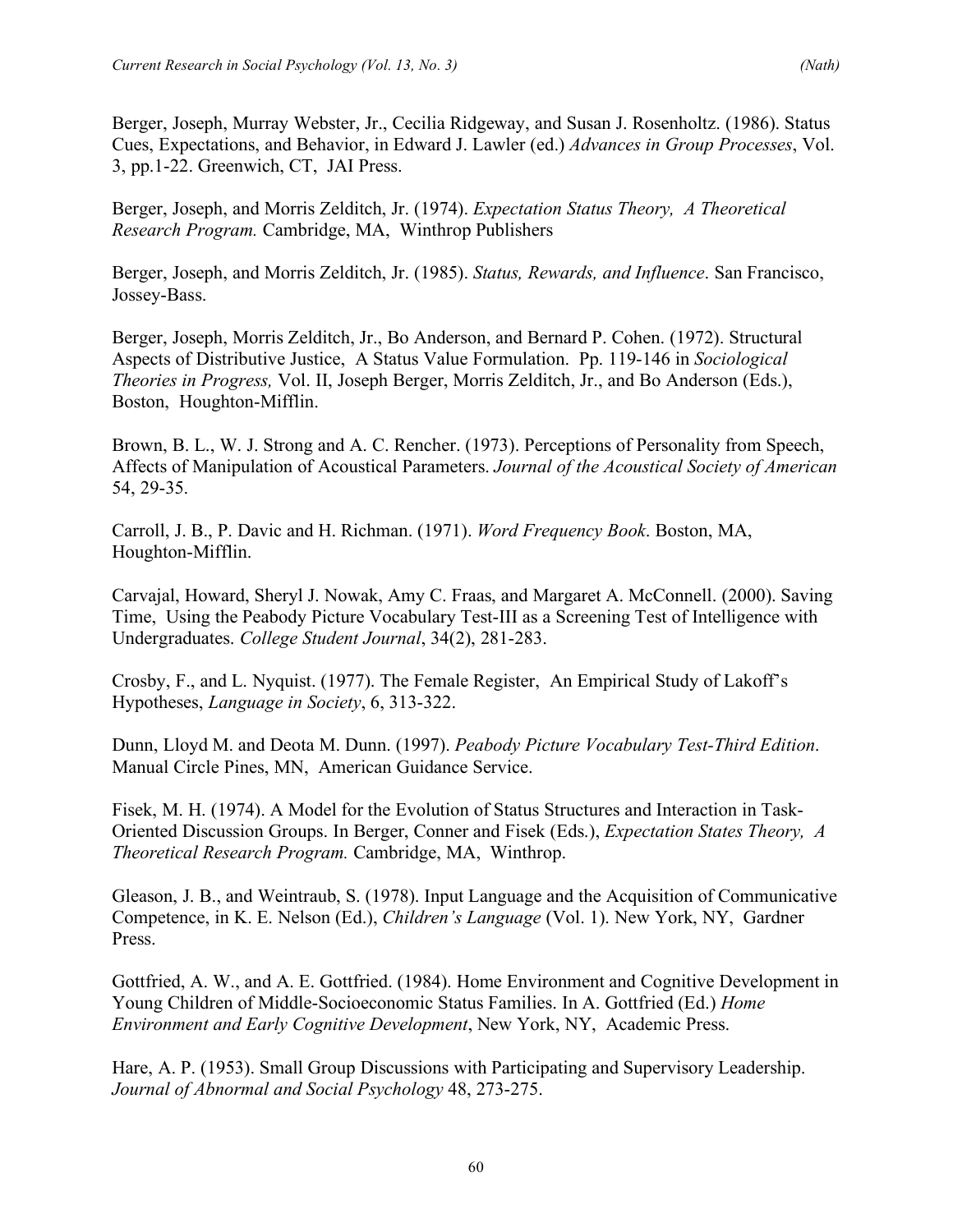Hartmann, M. A. (1976). A Descriptive Study of the Language of Men and Women Born in Maine Around 1900 as it Reflects the Lakoff Hypotheses in 'Language and Woman's Place.' In B. L. Dubois and I. Crouch (Eds.), *The Sociology of the Languages of American Women.* San Antonio, TX, Trinity University.

Hayes, Donald P. (1988). Speaking and Writing, Distinct Patterns of Word Choice, *Journal of Memory and Language*, 27, 572-585

Hollandsworth, Kazelskis, Stevens, and Dressel. (1979). Relative Contributions of Verbal Articulative, and Nonverbal Communication to Employment Decisions in the Job Interview Setting, *Personnel Psychology*, 32, 359-76

Kimble, C. E., and J. C. Yoshikawa. (1981). Vocal and Verbal Assertiveness in Same-Sex and Mixed-Sex Groups, *Journal of Personality and Social Psychology*, 40, 1047-54.

Kleinke, C. L., A. A. Bustos, F. B. Meeker, and R. A. Staneski. (1973). Effect of Self-Attributed and Other-Attributed Gaze on Interpersonal Evaluations between Males and Females. *Journal of Experimental Social psychology,* 9, 154-163.

Lakoff, R. T. (1975). *Language and Woman's Place.* New York, NY, Harper and Row.

Lakoff, R. T. (2000). *The Language War*, University of California Press.

Levin, Harry, and M. Novak. (1991). Frequencies of Latinate and Germanic Words in English as Determinants of Formality. *Discourse Processes*, 14, 389-398.

Levin, Harry, Howard Giles, and Peter Garrett. (1994). The Effects of Lexical Formality and Accent on Trait Attributions. *Language and Communication*. 14(3), 265-274

Mazur, A., E. Rosa, M. Faupel, J. Heller, R. Leen, and B. Thurman. (1980). Physiological Aspects of Communication via Mutual Gaze. *American Journal of Sociology* 86, 50-74.

McMillan, J. A., A. K. Clifton, C. McGrath, and W. S. Gale. (1977). Women's Language, Uncertainty of Interpersonal Sensitivity and Emotionality? *Sex Roles*, 3, 545-559.

Miller G. R. and Hewgill, M. A. (1963). The Effect of Variations in Nonfluency on Audience Ratings of Source Credibility, *Quarterly Journal of Speech*, 94(4), 36-44

Nemeth, C. and J. Wachtler. (1974). Creating the Perceptions of Consistency and Confidence, A Necessary Condition for Minority Influence. *Sociometry* 4, 529-540.

Newcombe, Nora and Diane B. Arnkoff. (1979). Effects of Speech Style and Sex of Speaker on Person Perception. *Journal of Personality and Social Psychology*, 37(8), 1293-1303.

Robinson, Adam. (2001). *Word Smart.* Princeton Review.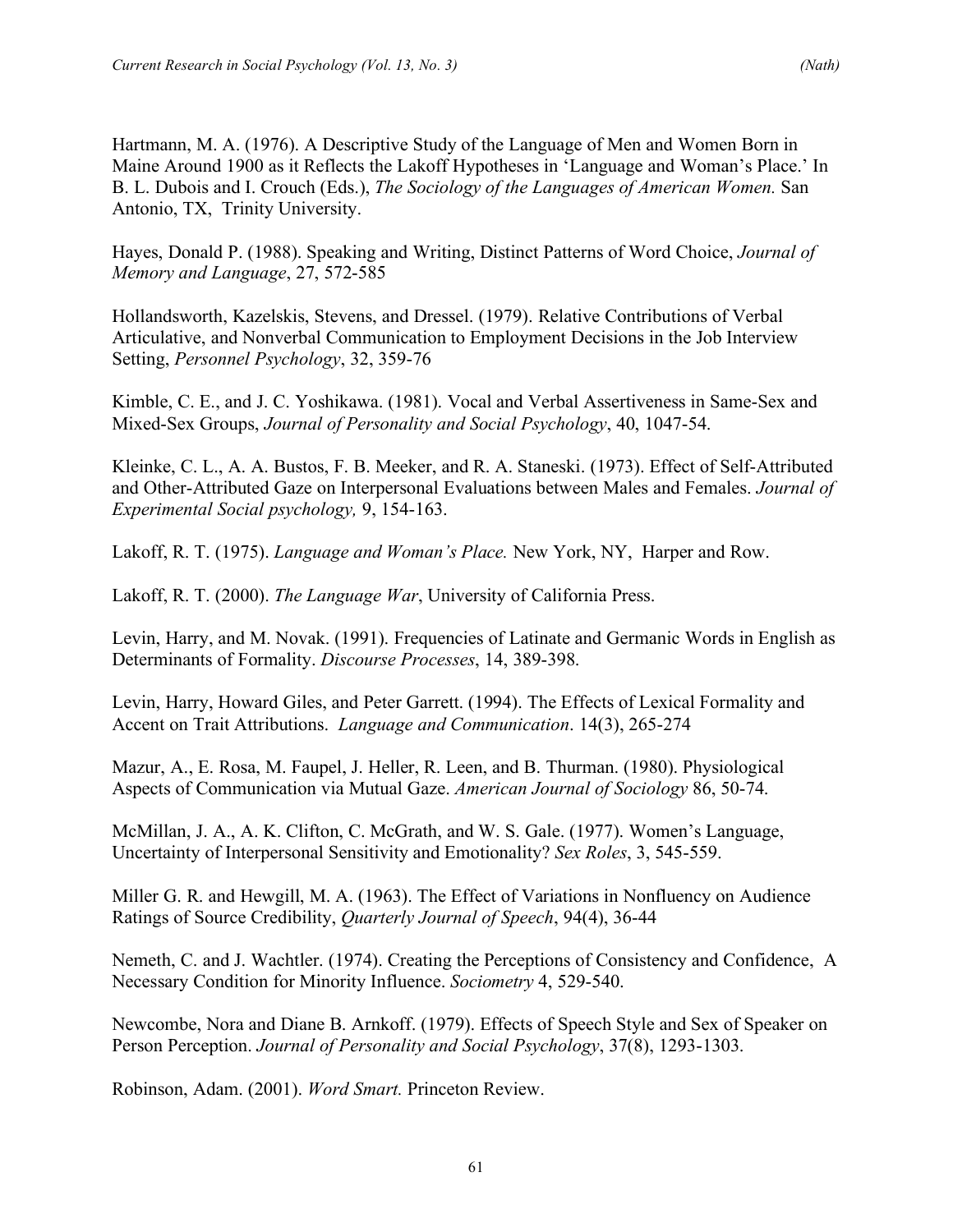Smith, B. L., B. L. Brown, W. J. Strong and A. C. Rencher. (1975). Affects of Speech Rate on Personality Perception. *Language and Speech* 18, 145-152.

Smith, P. M. (1985). *Language, the Sexes and Society.* Oxford, Basil Blackwell.

Street, R. and R. M. Brady. (1982). Speech Rate Acceptance Ranges as a Function of Evaluative Domain, Listener, Speech Rate, and Communication Context. *Communication Monographs* 49, 209-306.

Whitcut, Janet. (2000). *Better Word Power.* Oxford University Press.

Zajonc, R. B. (1986). The Decline and Rise in Scholastic Aptitude Scores. *American Psychologist,* 41, 862-867.

## **APPENDIX**

Formal and Informal Vocabulary Message Pairs Used in Questionnaire B Note: In the actual questionnaire, no words were in bold.

| Pair           | Informal                                                                                                                                     | Formal                                                                                                                                                   |
|----------------|----------------------------------------------------------------------------------------------------------------------------------------------|----------------------------------------------------------------------------------------------------------------------------------------------------------|
| 1              | It just seemed right. In the other one,<br>there was a <b>hint</b> of more black.                                                            | It just seemed right. In the other one, there was<br>evidence of more black.                                                                             |
| $\overline{2}$ | I went with my first choice because it<br>seemed the other <b>block</b> had a lot of<br>black gathered in places.                            | I went with my first decision because it<br>seemed the other <b>rectangle</b> had a lot of black<br>accumulated in places.                               |
| 3              | I picked this because I thought I saw<br>a group of white at the bottom.<br>There just seemed to be more white<br>in that spot.              | I selected this because I thought I saw a<br>collection of white at the base. There just<br>seemed to be more white in that <b>locale</b> .              |
| $\overline{4}$ | I felt that the middle area had a lot of<br>white. Plus, I thought the <b>bottom</b> had<br>a group of white.                                | I perceived that the central area had a lot of<br>white. <b>Moreover</b> , I thought the <b>base</b> had a<br>collection of white.                       |
| 5              | At first, I noticed more white at the<br>top of the <b>block</b> that I <b>picked</b> . So I<br>stayed with this first impression.           | At first, I observed more white at the top of<br>the <b>rectangle</b> that I <b>selected</b> . So I stayed with<br>this first impression.                |
| 6              | The other one just seemed wrong to<br>me. And there seemed to be more<br>white space in the <b>top middle</b> part of<br>the block I picked. | The other one just seemed <b>incorrect</b> to me.<br>And there seemed to be more white space in<br>the upper center part of the rectangle I<br>selected. |

62